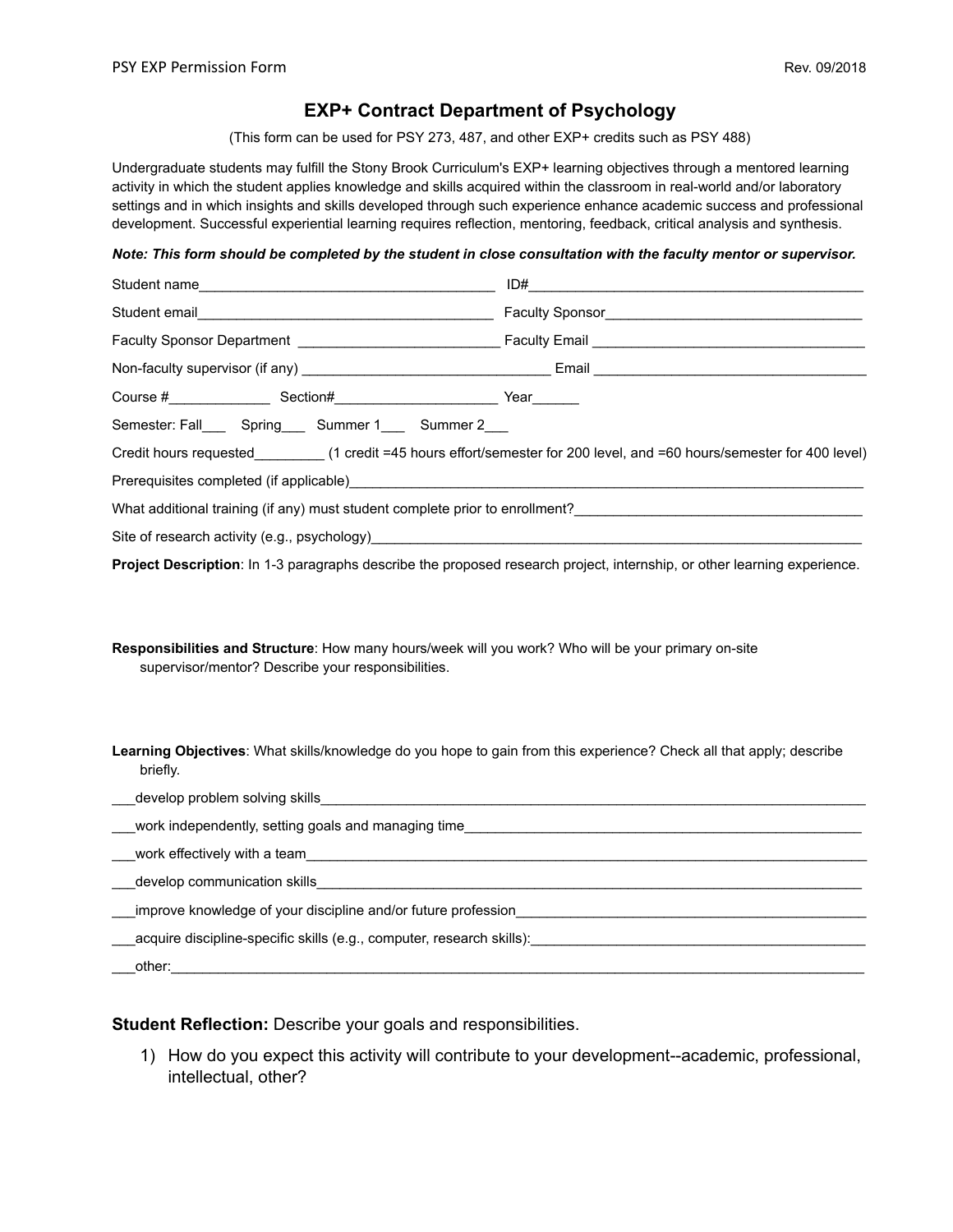- 2) How do you expect to contribute to the goals of the project? (E.g. What are your specific responsibilities and how many hours per week will you be spending?)
- **Student Reflection**: Describe the specific forms in which you will reflect upon and record what you are learning.
	- 1) **During the activity**: How will you record what you are doing and reflect upon what you are learning?

(e.g., lab notebooks, journal, blog, emails to academic mentor)

2) **At the end of the activity**: How will you synthesize/present outcomes and reflect upon what you have learned? (Final reflection may take the form of a paper, a presentation, or another substantial product that addresses: the skills developed; relevance to your academic studies; insights that changed/confirmed your future professional goals, etc.)

**Monitoring**: How will the academic mentor (and on-site supervisor if applicable) provide feedback?

1) **During the activity**?

## 2) **At the end of the activity?**

### **Research Certification for Sponsor/Mentor:**

- 1) Does this EXP+ experience take place in a setting where research involving human or animal subjects is conducted?
- Yes No
- 2) Will the student be taking part in these research activities? Yes No
- 3) If you answered "yes" to #2, please list the active IACUC or CORIHS protocol numbers covering this research and on which the student will be listed.

\_\_\_\_\_\_\_\_\_\_\_\_\_\_\_\_\_\_\_\_\_\_\_\_\_\_\_\_\_\_\_\_\_\_\_\_\_\_ \_\_\_\_\_\_\_\_\_\_\_\_\_\_\_\_\_\_\_\_\_\_\_\_\_\_\_\_\_\_\_\_\_\_\_\_\_\_\_\_\_\_\_\_\_\_\_\_\_\_\_\_\_

\_\_\_\_\_\_\_\_\_\_\_\_\_\_\_\_\_\_\_\_\_\_\_\_\_\_\_\_\_\_\_\_\_\_\_\_\_\_ \_\_\_\_\_\_\_\_\_\_\_\_\_\_\_\_\_\_\_\_\_\_\_\_\_\_\_\_\_\_\_\_\_\_\_\_\_\_\_\_\_\_\_\_\_\_\_\_\_\_\_\_\_

| Signature of Student |  |
|----------------------|--|
|----------------------|--|

Date Signature of Faculty Sponsor, Title, Department Date